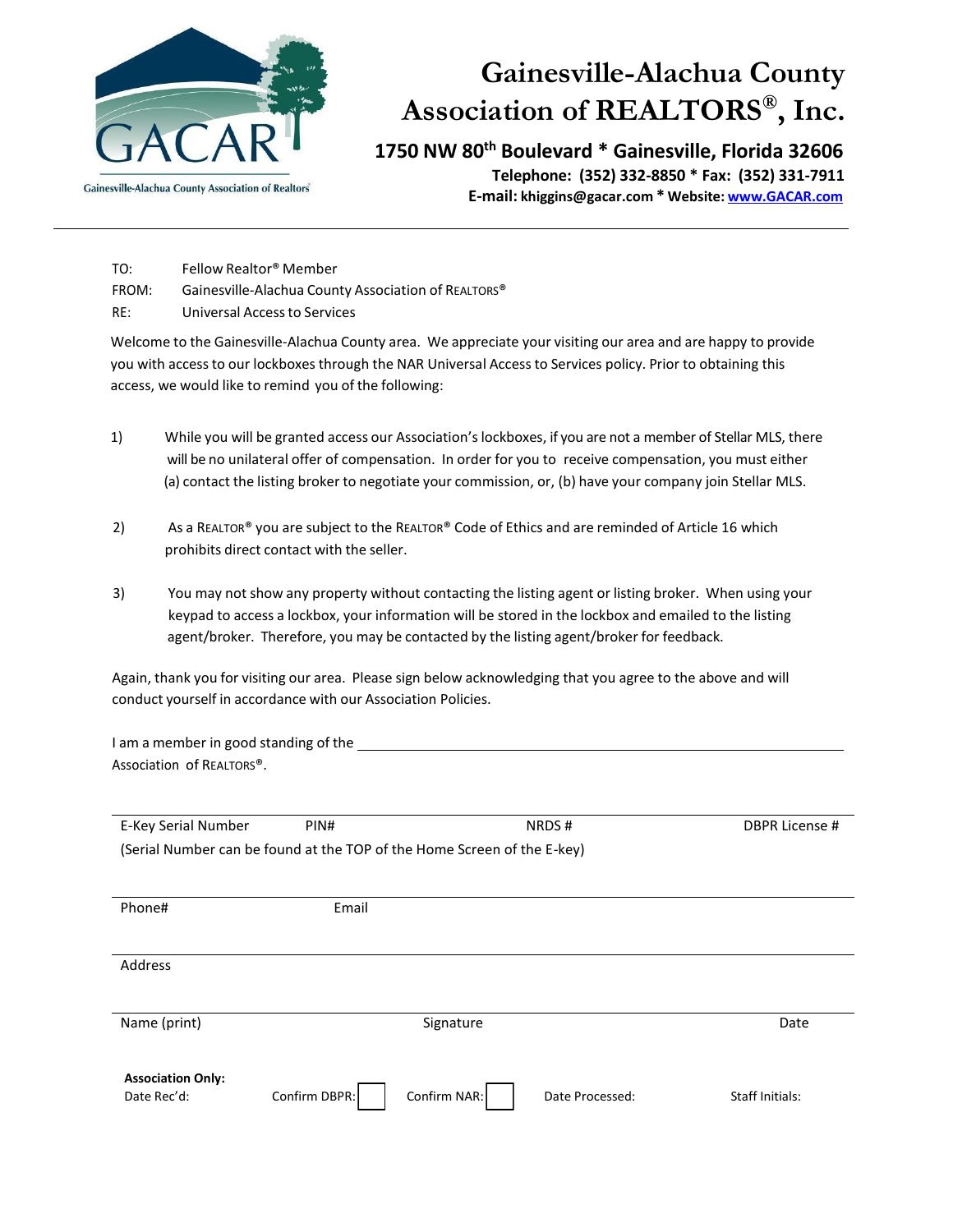

# **Pathways to Professionalism**

While the Code of Ethics and Standards of Practice of the National Association of REALTORS®, establishes objective, enforceable ethical standards governing the professional conduct of REALTORS®, it does not address issues of courtesy or etiquette. Based on input from many sources, the Professional Conduct Working Group of the Professional Standards Committee developed the following list of professional courtesies for use by REALTORS® on a voluntary basis. This list is not all-inclusive.

## **Respect for the Public**

- 1) Follow the "Golden Rule" Do unto others as you would have them do unto you.
- 2) Respond promptly to inquiries and requests for information.
- 3) Schedule appointments and showings as far in advance as possible.
- 4) Call if you are delayed or must cancel an appointment or showing.
- 5) If a prospective buyer decides not to view an occupied home, promptly explain the situation to the listing broker or the occupant.
- 6) Communicate with all parties in a timely fashion.
- 7) When entering a property, ensure that unexpected situations, such as pets, are handled appropriately.
- 8) Leave your business card if not prohibited by local rules.
- 9) Never criticize property in the presence of the occupant.
- 10) Inform occupants that you are leaving after showings.
- 11) When showing an occupied home, always ring the doorbell or knock and announce yourself loudly before entering. Knock and announce yourself loudly before entering any closed room.
- 12) Present a professional appearance at all times; dress appropriately and drive a clean car.
- 13) If occupants are home during showings, ask their permission before using the telephone or bathroom.
- 14) Encourage the clients of other brokers to direct questions to their agent or representative.
- 15) Communicate clearly; don't use jargon or slang that may not be readily understood.
- 16) Be aware of and respect cultural differences.
- 17) Show courtesy and respect to everyone.
- 18) Be aware of and meet all deadlines.
- 19) Promise only what you can deliver and keep your promises.
- 20) Identify your REALTOR® and your professional status in contacts with the public.
- 21) Do not tell people what you think tell them what you know.